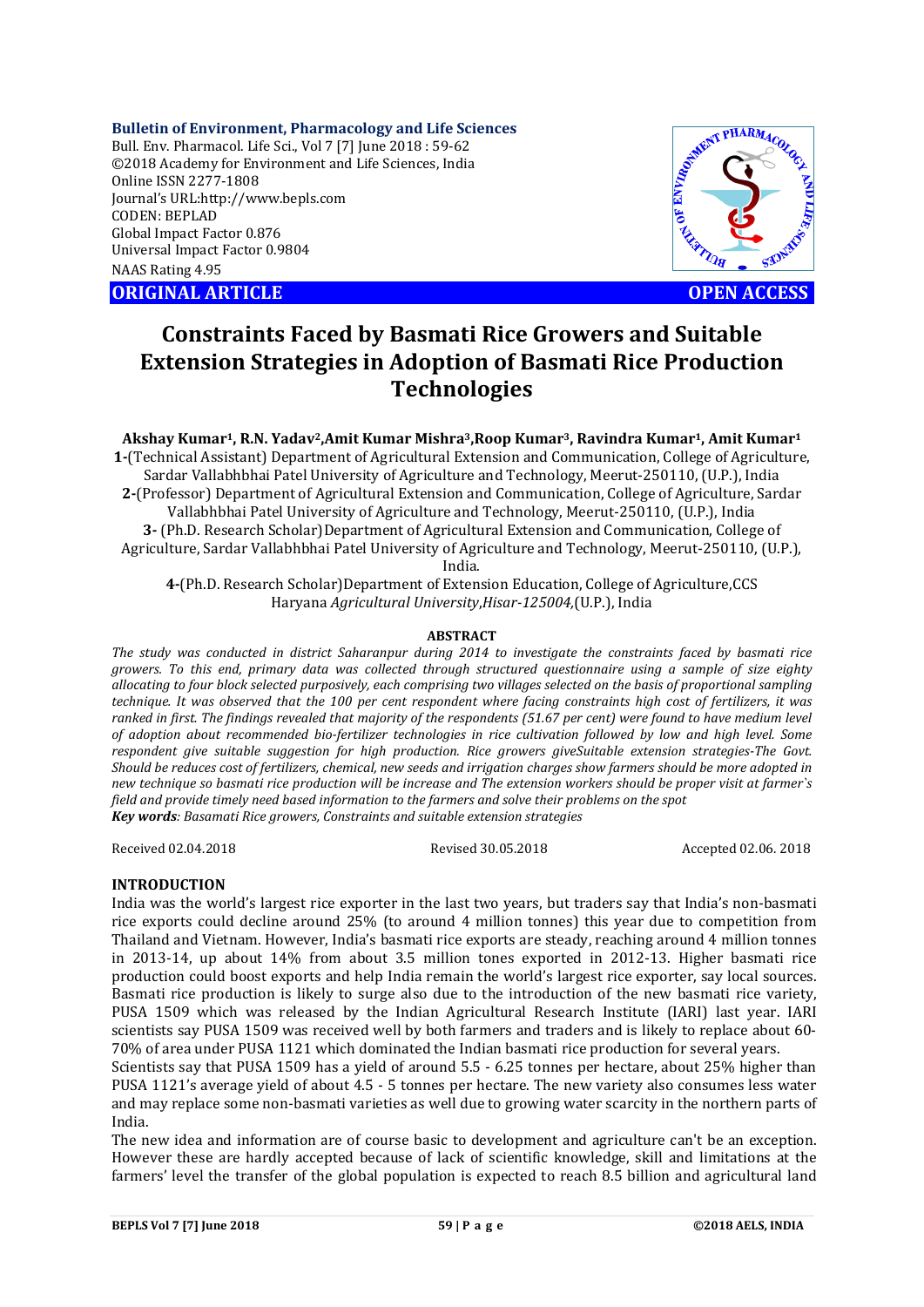### **Kumar** *et al*

availability will decline appreciably. To meet the demand of rapidly increasing population of our country, the projection of India's rice production target for the year 2020 is 115-120 million tonnes, which can be achieved by increasing rice production by over 2.0 million tonnes per year in the coming decades. This has to be done against the backdrop of diminishing natural resource bases like land, labour and water, which is a great challenge [1]. The scarcity of productive agricultural land may force us to grow agricultural crops in harsher environments.

### **MATERIAL AND METHODS**

### **Selection of respondents**

After identifying the villages a list of major basmati rice growing families from each selected village were prepared with the help of V.D.O / V .L W. and village pradhan. Ten respondents from each village were selected purposively. Thus making sample size of 80 respondents for the present investigation of the study.

### **Preparation of survey schedule**

An interview schedule was prepared on the basis of pilot study, review of literatures and discussion with extension personnel's of KVK, block officials, VLW and farmers of the study area.

### **Period of study**

The research project was assigned with the commencement of the academic year of the final course. The study continued till the second week of July 2014.

### **Research tools applied.**

Data were collected with the help of pre structured interview schedule covering all aspect of the present study. To make the procedure and information reliable and accurate, the researcher himself collected data with every individual respondent either at his farm or at his home. Interview schedule was developed and used for collecting information comprehensively. Before collecting information the purpose of the interview data collection and and study as a whole were explained to the respondents. Statistical methods and analytical tools used for measuring and analyzing the data in the study were-**Percentage**

Simple comparison has been made on the basis of percentage .For obtaining percent, the frequency of a particular cell was multiplied by 100 and divided by the total number of respondents in that particular category to which all of them belonged .The formula used to calculate the percentage is given below-

## **Frequancy**

### $Percentage =$  $\times 100$ number of respondants

## **Rank order:**

The various rank were given on the basis of highest to the lowest frequency/ mean.

### **RESULT AND DISCUSSION**

**Table No. 1.Frequency and percentage distribution of respondents' according to various constraints in basmati rice.**

| S. No.         | <b>Constraints</b>                                                       | Frequency | Per cent | Rank         |
|----------------|--------------------------------------------------------------------------|-----------|----------|--------------|
|                |                                                                          |           |          | order        |
| 1.             | Lack of knowledge about improved high yielding<br>varieties.             | 51        | 63.75    | IX           |
| 2.             | knowledge<br>Lack<br>of<br>about<br>plant<br>protection<br>measurements. | 46        | 57.50    | X            |
| 3.             | Unavailability of critical inputs in government's sales<br>centers.      | 40        | 50.00    | XII          |
| 4 <sub>1</sub> | Lack of knowledge about quality seed and chemicals.                      | 57        | 71.25    | <b>VIII</b>  |
| 5.             | High prices of new seeds.                                                | 63        | 78.75    | VI           |
| 6.             | High prices of new chemicals.                                            | 73        | 91.25    | Ш            |
| 7.             | Poor roads and transportation facilities.                                | 77        | 96.25    | $\mathbf{I}$ |
| 8.             | Less numbers of information centers.                                     | 60        | 75.00    | <b>VII</b>   |
| 9.             | Untimely availability of electricity.                                    | 71        | 88.75    | V            |
| 10.            | High irrigation charge.                                                  | 35        | 43.75    | XIV          |
| 11.            | Government tub well are not proper functioning.                          | 71        | 88.75    | V            |
| 12.            | High cost of fertilizers.                                                | 80        | 100.00   | I            |
| 13.            | Unavailability of organic manure.                                        | 46        | 57.50    | X            |
| 14.            | Lack of knowledge about bio-fertilizers.                                 | 72        | 90.00    | IV           |
| 15.            | Lack of knowledge about micro nutrients.                                 | 38        | 47.50    | XIII         |
| 16.            | Lack of knowledge about balance fertilizers.                             | 45        | 56.25    | XI           |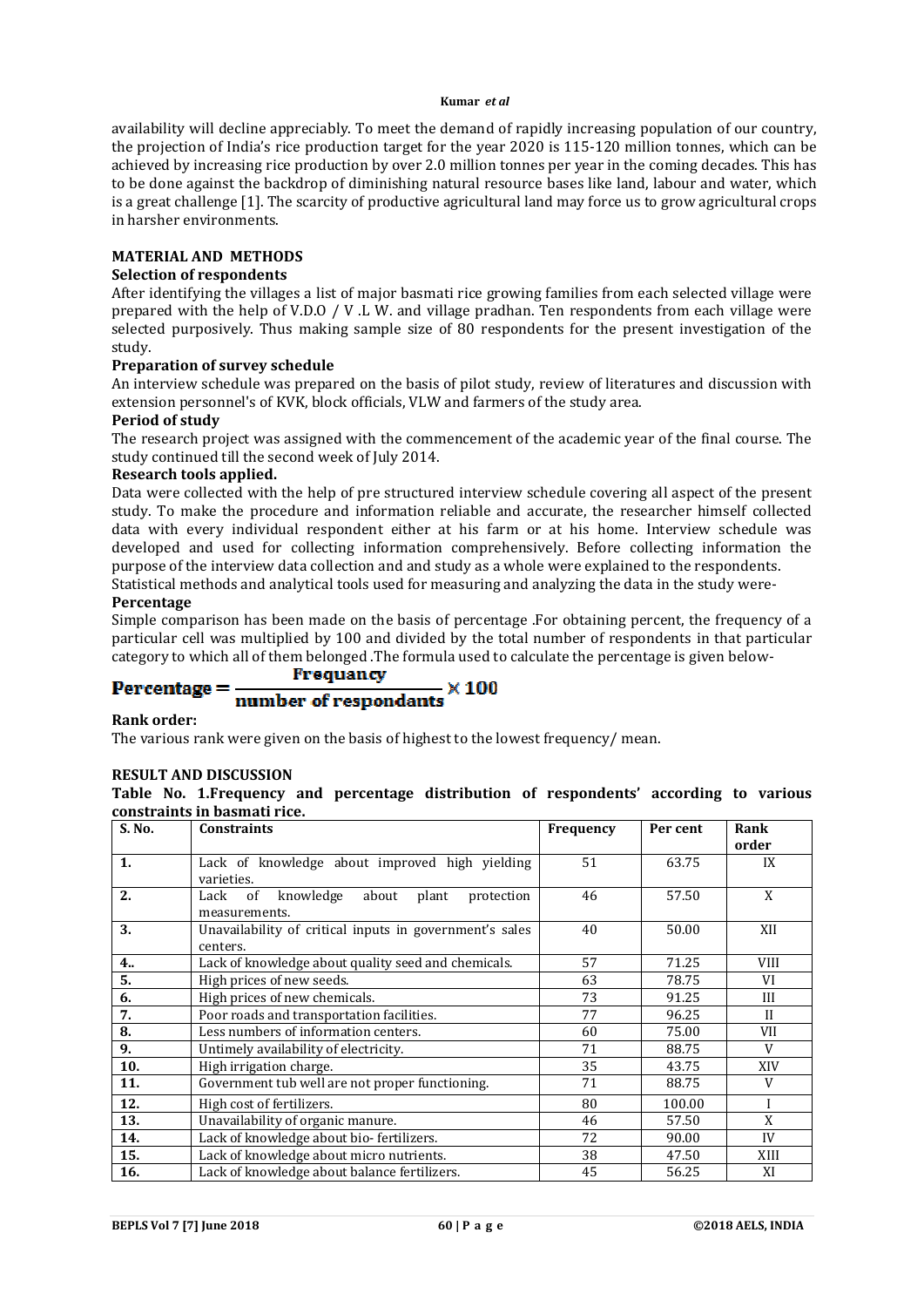### **Kumar** *et al*

### **Constraints faced by basmati rice grower in adoption of basmati rice production technologies.**

Thedata presented in the table 3, revealed that the 100 per cent respondent where facing constraints high cost of fertilizers, it was ranked in first. The findings revealed that majority of the respondents (51.67 per cent) were found to have medium level of adoption about recommended bio-fertilizer technologies in rice cultivation followed by low and high level by Jayasankar and Thyagarajan [3]. 96.25 per cent respondent was told poor road and transport facilities. It was ranked II. 91.25 per cent respondents were facing constraints high prices of new chemicals It was ranked III. Lack of knowledge about Bio- fertilizers were respondents 90.00 per cent rank is IV. Reported that the majority of the respondents were young aged (47.8%) having primary level education (45.6%), small family size (60%), medium farm size (51.1%), medium (75.6%) annual income, medium (63.3%) extension contact, poor (50%) training experience, high (38.9%) innovativeness, medium (70%) level knowledge on rice cultivation. Majority (52.3%) of the respondents had low adoption of BRRI dhan47 whereas 44.4% medium and only 3.3% under high adoption category by Chowdhury, *et al.,* [4]. 88.75 per cent respondents faced problems of untimely supply of electricity and government tube wells not proper functioning these were in ranked V.The result revealed that almost 68% of farmers had high tendency to adoption of electronic marketing and more than 70% of respondents chose rural ICT offices for rice e-marketing. Experience in using the internet services and internet skill had significant effects on e-marketing adoption by Alavioon, and Allahyari, [6]. High price of new seed respondent 78.75 per cent respondent it was ranked VI. 75 per cent respondents were told less number of information Centre it was ranked VII. 71.25 per cent respondent was facing constraints lack of knowledge about quality seed and chemicals of it were ranked VIII. IX constraints was lack of knowledge improved high yielding varieties, 57.50 per cent respondent were facing problem of plant protection measure in this regards have lack of knowledge an d unavailability of organic manures these were ranked Xth. Reported that the field experiment rice (*Oryza sativa*) Pusa Basmati, N, P and K uptake were significantly higher under transplanted (85.5-112.8 kg N, 10.8-17.0 kg P and 150.5-172.3 kg K/ha) than direct-sown rice (35.1-35.8 kg N, 4.4-5.9 kg P and 58.5-64.3 kg K/ha) by Subhash and Pandey [1]. XIthplace lack of knowledge about balance fertilizers in this category 56.25 per cent respondent.XIIth50 per cent respondent were facing constraints of unavailability critical inputs at government Centre 47.50 percent respondents were facing constraints lack of knowledge about nutrients. It was ranked in XIII. 43.75 per cent respondents were facing constraints of high irrigation charges. It was ranked XIV. It conducted that 100 percent respondents reported constraints high cost of fertilizers and other agricultural inputs. It was found that there were positive significant correlations between the variables: experience in familiarity with agricultural extension services, rate of paddy farmers' participation in extension-educational courses, FFS programs and as well the number of extension contacts and the variable of: adoption of IPM technology among the paddy farmers by Borkhani, F. R. *et al.* [5].

### **Suitable extension strategies for removal of constraints in adoption of basmati rice production technologies.**

- **i.** On the basis of the finding of present study the following suggestions may be made to increase the adoption level of Basmati rice cultivation.
- ii. The Govt. Should be reduces cost of fertilizers, chemical, new seeds and irrigation charges show farmers should be more adopted in new technique so basmati rice production will be increase.
- **iii.** The Govt. should be provide proper facilities for transportation so cost of storage will reduce and provide good quality seed the farmers for increase production of basmati rice providing to conduct demonstration at farmers field on basmati rice.
- **iv.** To provide training to the basmati rice growers to increase knowledge and skills in the regards of plant protection measure and package of practices of basmati rice cultivation.
- **v.** Provide regular electricity in rural areas for proper irrigation in basmati rice.
- **vi.** In the Govt. Sale centres the quality critical inputs should be available at proper time.
- **vii.** Timely repairing and maintenance of government tube well for proper irrigation.

The extension workers should be proper visit at farmer`s field and provide timely need based information to the farmers and solve their problems on the spot. They should tell identification of various insectspests and diseases of the farmers. Extension worker can support this strategy with other aids like photographs of pests causing the disease, life cycle of pest's harmful stage of insect's pests and disease. For the desire impacts better linkages should be within the extension personnel, agriculture department, K.V.Ks., NGOs, line departments experts.The investigate the effect of drying air temperature influenced the drying rate significantly by Tabassum and Jindal [2]**.**